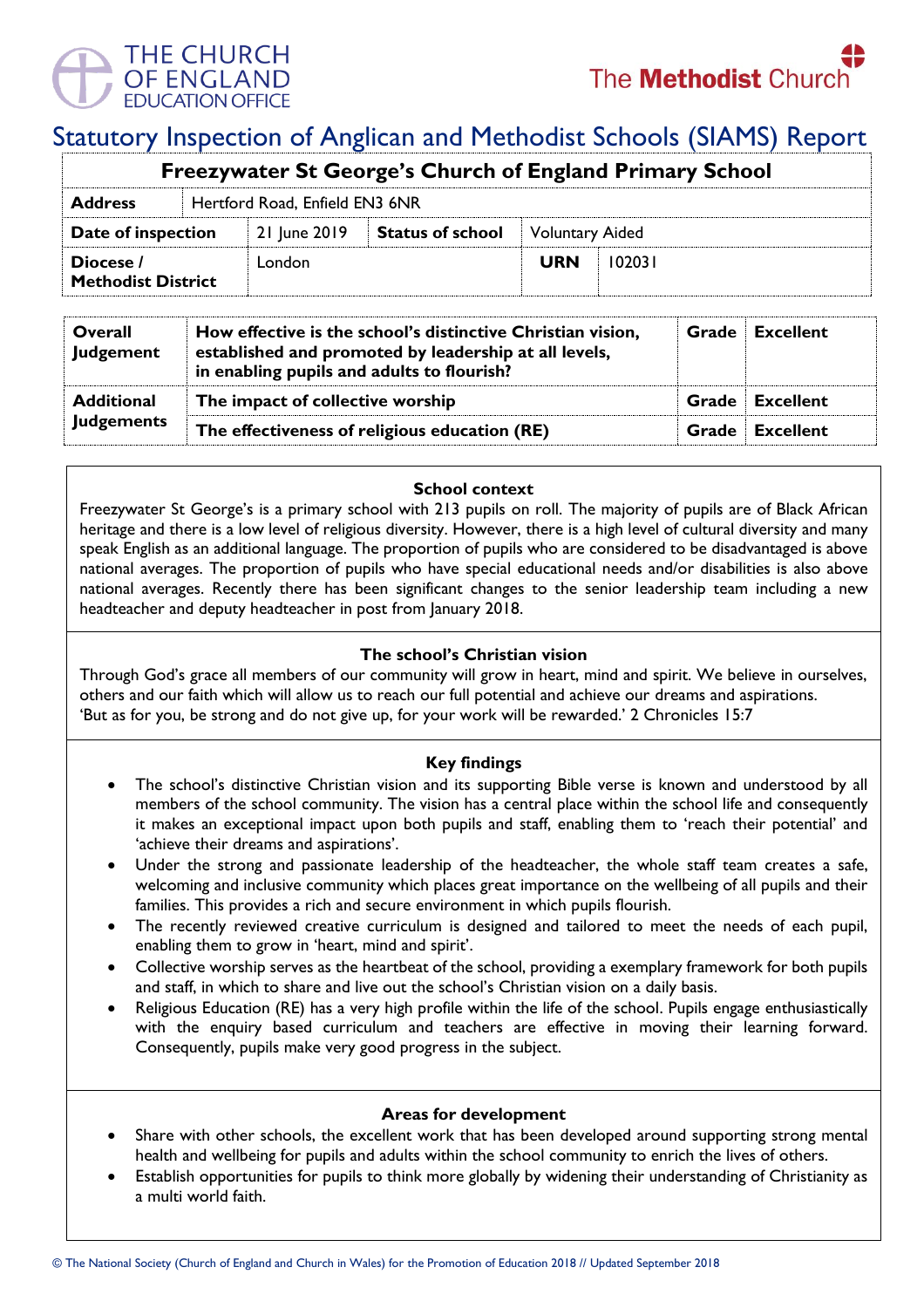#### **How effective is the school's distinctive Christian vision, established and promoted by leadership at all levels, in enabling pupils and adults to flourish? Inspection findings**

The school has a clear and distinctive Christian vision with a strong theological underpinning. This is well known and understood by all members of the school community. The vision effectively grows pupils and adults in 'heart, mind and spirit' enabling them to flourish and achieve their 'dreams and aspirations'. It is firmly rooted in 2 Chronicles 15: 7 'But as for you, be strong and do not give up, for your work will be rewarded.' Leaders actively promote the vision and are quick to praise pupils who are living out the school's vision and associated values. School policies thoughtfully reflect the vision, shaping and informing the daily life of the school. The school's behaviour policy, for example, includes a pupil's code of conduct which expects pupils to be role models of the vision and values. Leaders place high priority upon religious education (RE) and collective worship and this plays a significant role in fostering pupils' spiritual and moral development.

Staff are extremely well equipped to teach in this Church school because of the priority placed upon high quality support and professional development given by school leaders and diocesan staff. Areas to improve from the previous denominational inspection have been fully addressed. This is evident in the positive relationships enjoyed between the school and the incumbent as well as other local faith leaders. Rigorous systems are in place to monitor the school's effectiveness as a church school and this is having a substantial impact upon its development.

A re-designed curriculum provides pupils with a rich and creative curriculum which successfully encourages pupils to think beyond themselves, reflect on global issues and ask big questions. A wide range of enrichment activities, such as participation in Proms Praise, visits to the theatre and nearby athletic stadium enhance the pupils learning experience. Older pupils speak enthusiastically of their new research room, equipped with an augmented reality sandbox to inspire their learning. Parents benefit from workshops delivered by teachers which equip them to support learning at home. The carefully tailored curriculum meets the needs of each individual. This, coupled with targeted support, ably led by the school's special educational coordinator, enables all to make good progress and to flourish, growing in 'heart, mind and spirit'.

Provision for spiritual flourishing for pupils and adults is strong because there is a shared understanding of spirituality integrated into school life. Effective use is made of the prayer garden and pupils value taking time out to reflect and pray. They also appreciate the times of stillness and quiet that are regularly part of worship. Staff and parents speak warmly of the incumbent and appreciate the support he has given during times of great sadness within school life. Staff particularly welcome the opportunity to spend time in the church during lunchtime for private prayer and reflection.

The school's supporting biblical verse is pivotal in the life of the school. It inspires pupils and adults to develop resilience and perseverance to overcome the difficulties they face. Despite their own challenges, pupils are actively encouraged to be outward looking and develop an understanding of disadvantage beyond their own community such as their involvement with 'Feed The Hungry' project. Pupils also care for their world in other practical ways, as seen for example, in the project initiated by a younger pupil, who as a result of his work, is significantly reducing the use of plastic in school. Whilst the school has an established global link with a nursery in Gambia, pupils understanding of the world-wide Christian church is less secure.

Under the strong and passionate leadership of the headteacher, the staff create a safe, welcoming and inclusive community where all are valued and experience a strong sense of belonging. Everyone is treated with dignity and respect and all are welcome, whatever their background or ability. As one pupil eloquently explained 'altogether we are one family, we all need to help each other'. The implementation of the vision ensures a remarkable level support for the mental health and wellbeing of all pupils and their families; everyone understands the importance of growing in 'heart, mind and spirit'. This school offers an extraordinary level of personal and emotional support for anyone in need, demonstrated by the allocation of funds to facilitate much needed provision. Examples include support from the school's own parent liaison officer, opportunities for counselling, use of the sensory room and play therapy. School leaders know their community extremely well and work with local charities to maximise support such as the free breakfast provided from Magic Breakfast and a free weekly food market donated by the